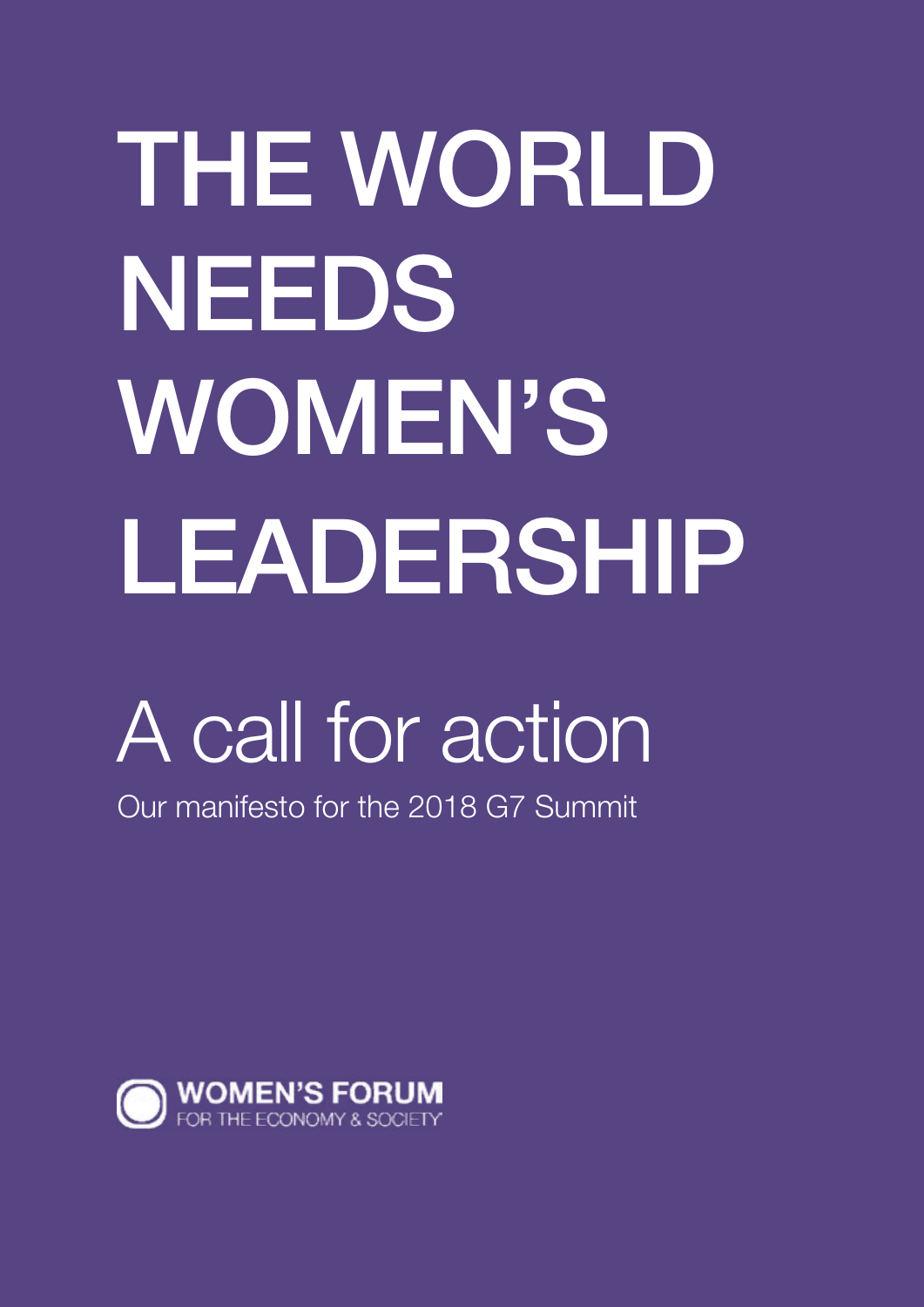## The world needs women's leadership.

A call for action Our manifesto for the 2018 G7 Summit

The world needs women's leadership. At a time when we are seeking to overcome disruption and division, create inclusive societies, and drive sustainable growth, women's full participation in our governments, workplaces and communities has the greatest potential to achieve solutions. By some [estimates,](https://www.mckinsey.com/featured-insights/employment-and-growth/how-advancing-womens-equality-can-add-12-trillion-to-global-growth) achieving gender equality globally could add \$28 trillion to global growth and 240 million jobs by 2025. Which is why this year's G7 Summit has embraced gender equality and women's empowerment as one of its key themes.

Which policies should G7 nations adopt in order to contribute to greater equality and empowerment for women, in order to create a stronger, safer and more inclusive world? To find out, the [Women's](http://www.womens-forum.com) [Forum for the Economy & Society](http://www.womens-forum.com) started by asking women leaders from all over the world at this year's Women's Forum Canada meeting. The Forum on the theme of Bridging the gap: a call to the G7 for inclusive progress, hosted May 10 and 11 in Toronto, brought together more than 700 delegates from business, government, academia and non-government organisations. This group of global leaders focused on how women's leadership can help shape an inclusive society, focusing in the areas of the role of business; women's economic empowerment; climate resilience and technology; and the future of work.

We call on G7 nations to focus their efforts on the following policy areas, drawing from the insights of female leaders from around the world to inform their priorities, initiatives, and agendas for empowering women. Believing that diverse perspectives, not just gendered approaches, result in the best ideas, we have also included recommendations from more than 100 youth leaders and activists aged 16-24 who attended the Youth Forum held May 9 and co-hosted by Women's Forum and the charity WE.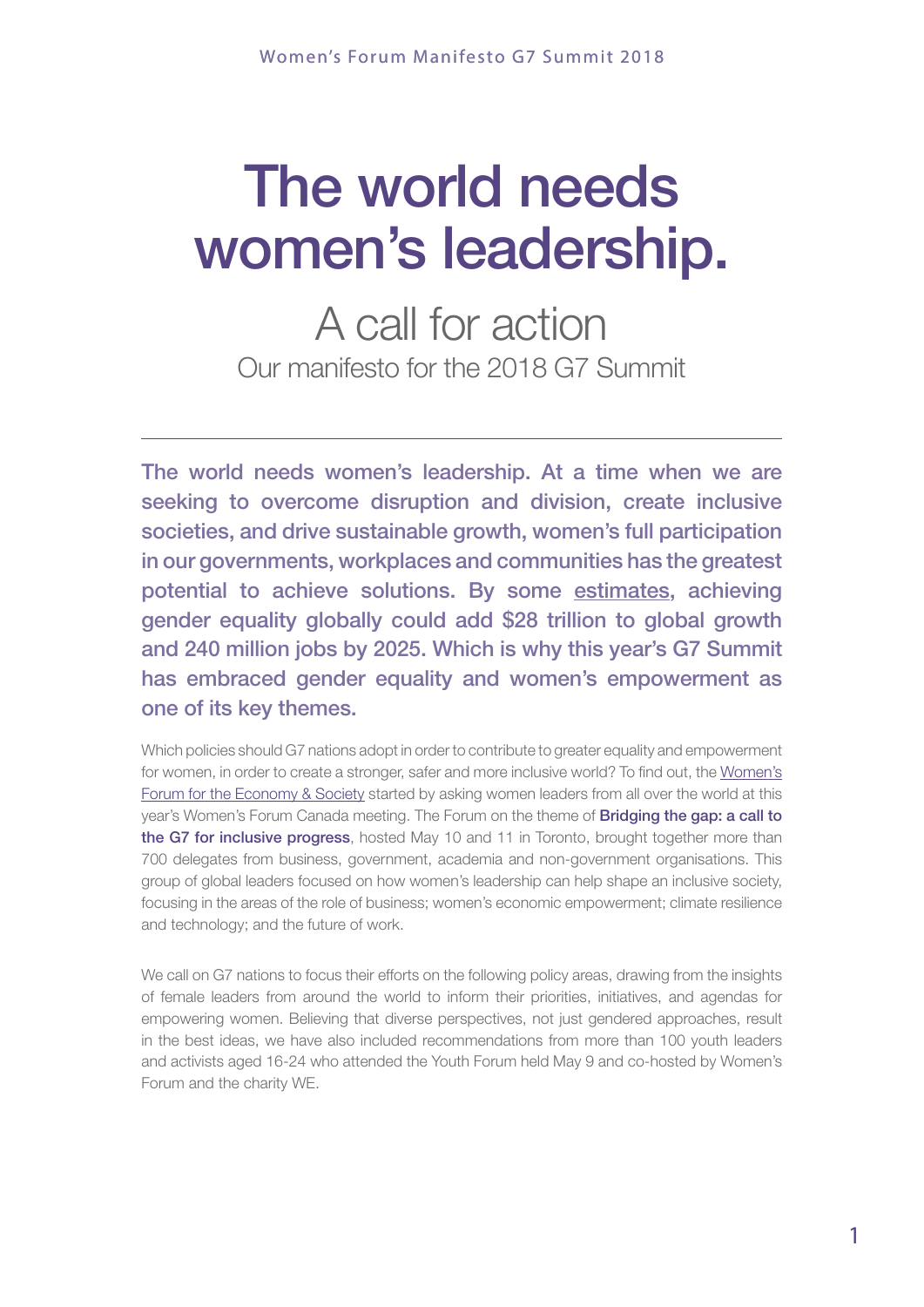## 1. Lead by example in the public sector

We call for the G7 governments to demonstrate their own commitment to gender equality and set the right example, thus increasing their credibility to call on the private sector to follow.

#### » Adopt gender mainstreaming

Mainstreaming involves systematically integrating gender perspectives in policies, programmes and projects.1

Example | In France, gender mainstreaming is mandatory in the assessment of each new law.

#### » Use gender budgeting to heighten the impact of policies on gender equality

Measuring and analysing the impact of government expenditure and revenue on people of different genders will improve targeting of benefits, social safety nets, public procurement, trade agreements and other government policies, in ways that more equitably benefit women.

Example | Canada's [federal budget](https://www.budget.gc.ca/2018/docs/plan/chap-05-en.html) measures the impact of policies, taxation and spending on women and men, and proposes that future federal budgets undergo similar analysis.

#### » Invest in women

Women's economic empowerment represents an investment opportunity with multiplier effects on families, industries and the broader economy.

- Example | The US government's development finance institution, the Overseas Private Investment Corporation, is [directly investing](https://www.opic.gov/press-releases/2018/opic-unveils-2x-womens-initiative-mobilize-more-1-billion-invest-worlds-women) \$350 million in projects that support women-owned businesses, private equity funds, and female entrepreneurs.
- » Mandate women in government and other key decision-making roles Women's leadership within governments and state-owned companies will contribute to diversity of ideas, solutions and management styles at work for the public good.
	- Example | In 2014, the Italian prime minister [named](https://www.independent.co.uk/news/world/europe/italy-s-new-pm-matteo-renzi-appoints-women-to-lead-major-state-companies-in-a-bid-to-consign-sexism-9262992.html) six highly qualified women as presidents of state-owned enterprises such as: the post office, the national grid, electricity and energy systems, public broadcasting, and rail infrastructure and services.
	- Example | The cabinets of both the Canadian and French prime ministers are fully gender balanced.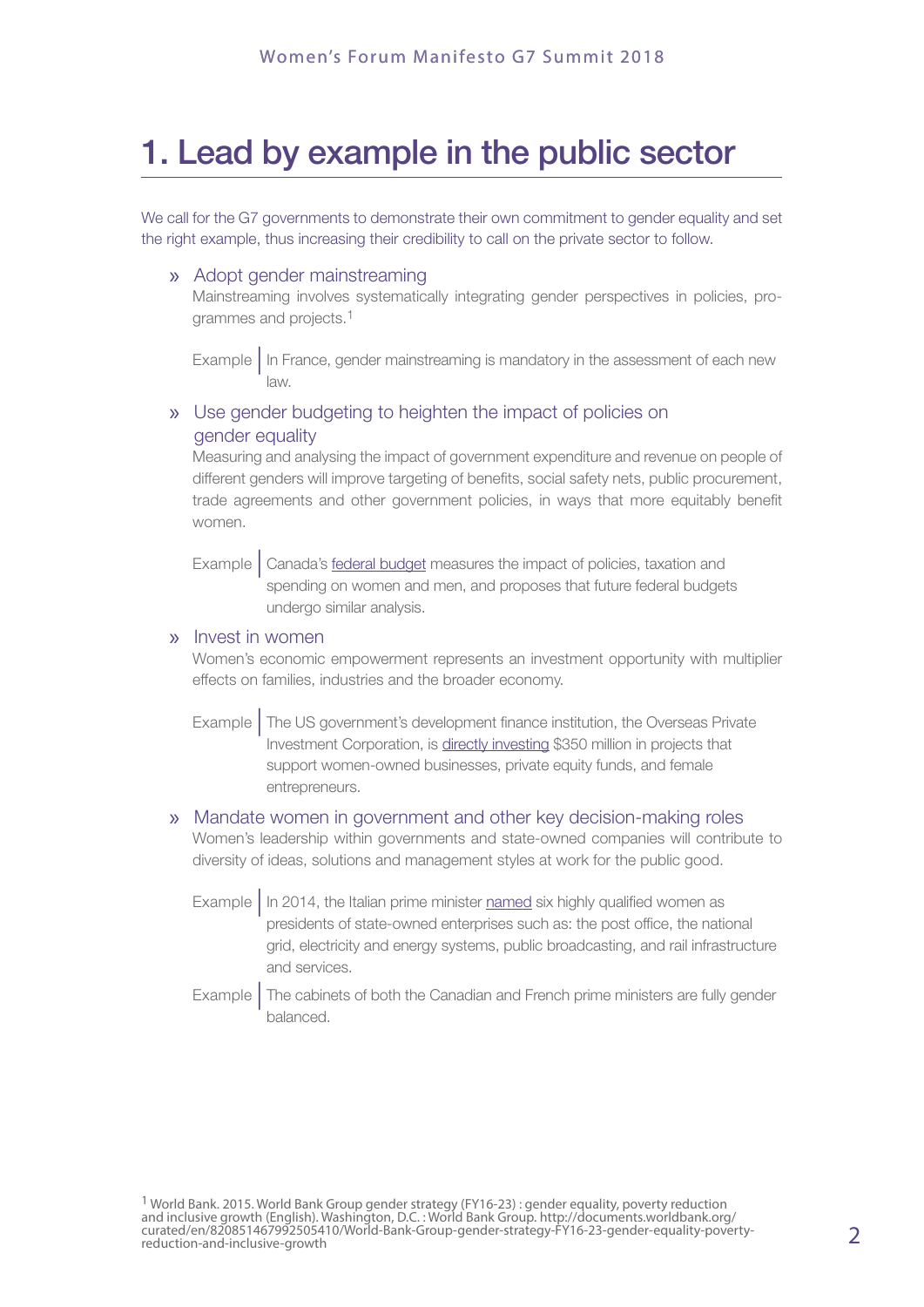## 2. Implement and enforce laws and levers for women's safety and security

To achieve equality, women must feel safe in their homes, workplaces, communities and public spaces – and cannot be disadvantaged by violence inflicted upon them.

#### » Protect women in public spaces

Guaranteeing the physical freedom of women in public spaces is a prerequisite for empowering them mentally and intellectually, and enabling them to be economically productive, fully contributing members of society.

#### » Enact laws to protect women and girls and criminalise the perpetrators of human trafficking

Develop and implement laws that protect the safety and security of women, which will support the advancement of women and girls. Human trafficking takes advantage of vulnerable women and girls. Laws should protect these populations – not criminalise them – and hold to account the buyers and purveyors.

- Example | In 2016, France made it illegal to pay for sex, in addition to existing laws prohibiting pimping, human trafficking and buying sex from minors.
- Example | The UK's Modern Slavery Act (2015) holds companies accountable for ensuring there is no slavery in any part of their business.

#### » Adopt policies that support those impacted by domestic violence and other abuse

[More than 1 in 3](http://www.who.int/news-room/fact-sheets/detail/violence-against-women) (35%) women will experience physical or sexual abuse, with impacts on their emotional and physical health that can affect their contributions to work and family.

Example New York City allows paid sick [leave](http://www1.nyc.gov/office-of-the-mayor/news/716-17/paid-safe-leave-new-york-city-expands-paid-leave-domestic-violence-sexual-assault-stalking) to be used for recovering from domestic violence, assault, stalking or trafficking.

## IN FOCUS

#### Expand access to mental health services

Access to health services today should be extended to mental health challenges, particularly for girls and women. The leading cause of death worldwide for girls aged 15-19 is no longer childbirth but suicide, according to the World Health Organisation. Another special focus should be maternal mental health. Taken together, mental health challenges are major barriers to gender equality, peace, and security.

#### G7 governments should:

- Appoint a Special Advisor on mental health to develop a strategic action plan in 2018 that will achieve meaningful progress for women and girls around the globe.
- $\blacktriangleright$  Reduce by 50% rates in suicide, psychosis, and mental illness-related disability by 2030.
- $\blacktriangleright$  Develop a standard for mental health services on postsecondary campuses, including doctor/counsellor to student ratios; maximum wait times; user feedback surveys; peer support programmes; and easily accessible student education information on mental health.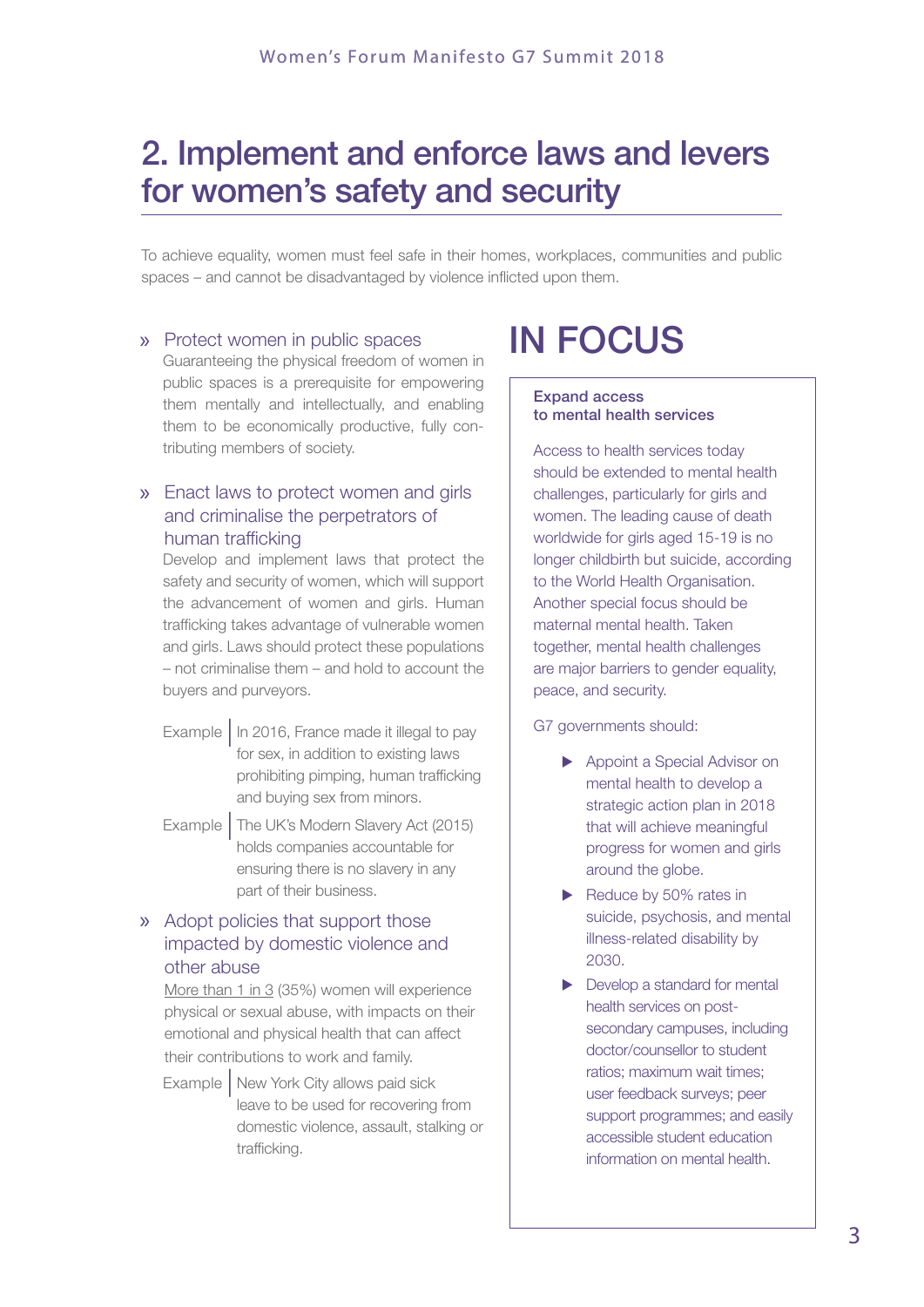## 3. Create the conditions for gender equality in the workforce and employment pipeline

Governments alone cannot achieve key goals for gender equality – although they can help create the right conditions for doing so, working together with the private sector.

- » Use voluntary or regulatory levers to challenge corporates to increase their level of transparency surrounding gender equality in the workforce and employment pipelines Transparency on gender equality within their organisations can motivate companies to improve.
	- Example | The UK requires all large companies to publicly report on gender pay gap, which has already prompted some companies to take corrective measures.

#### » Consider quotas or targets for women in corporate leadership positions

In countries where the legal environment is conducive, use targets, quotas and penalties to accelerate the numbers of women in private-sector leadership roles. This can be effective: such countries have nearly doubled the percentage of women on boards compared to countries without such regulations.

Example | In 2012 and 2013, Italian publicly listed companies and stateowned firms were required to balance gender representation in new appointments to corporate boards. By the end of June 2015, women accounted for 27.6% of all board of director members (up from 7.4% in 2011) while the percentage of companies with diverse boards rose to 98.7% of the total, up from 51.7% in 2011.2

## IN FOCUS

#### Companies should be specific in their targets and transparent

To spur continued improvement in workplace gender equality, companies should report specific targets including:

- $\triangleright$  Different types of targets: for example, gender balance rate within a team or employee division; gender balance in nominations, promotions and hires; gender balance among employees identified as highpotential)
- $\blacktriangleright$  The timescale involved: annual, multi-year, 3-year or longer
- The context: objectives and incentives for individuals or teams

Example | In 2011, France passed the Copé Zimmerman law that requires quotas for gender balance on corporate boards by the target compliance date in 2017. Since then, the percentage of women on French boards has risen to 39%, up from 12-14% in 2010.3

<sup>2</sup> Pastore & Tommaso (2016) 'Women on corporate boards. The case of gender quotas in Italy'. Corporate Ownership & Control, 13(4), Summer 2016. 3 McKinsey (2017) "Women Matter: Time to Accelerate Ten years of insights into gender diversity." October 2017.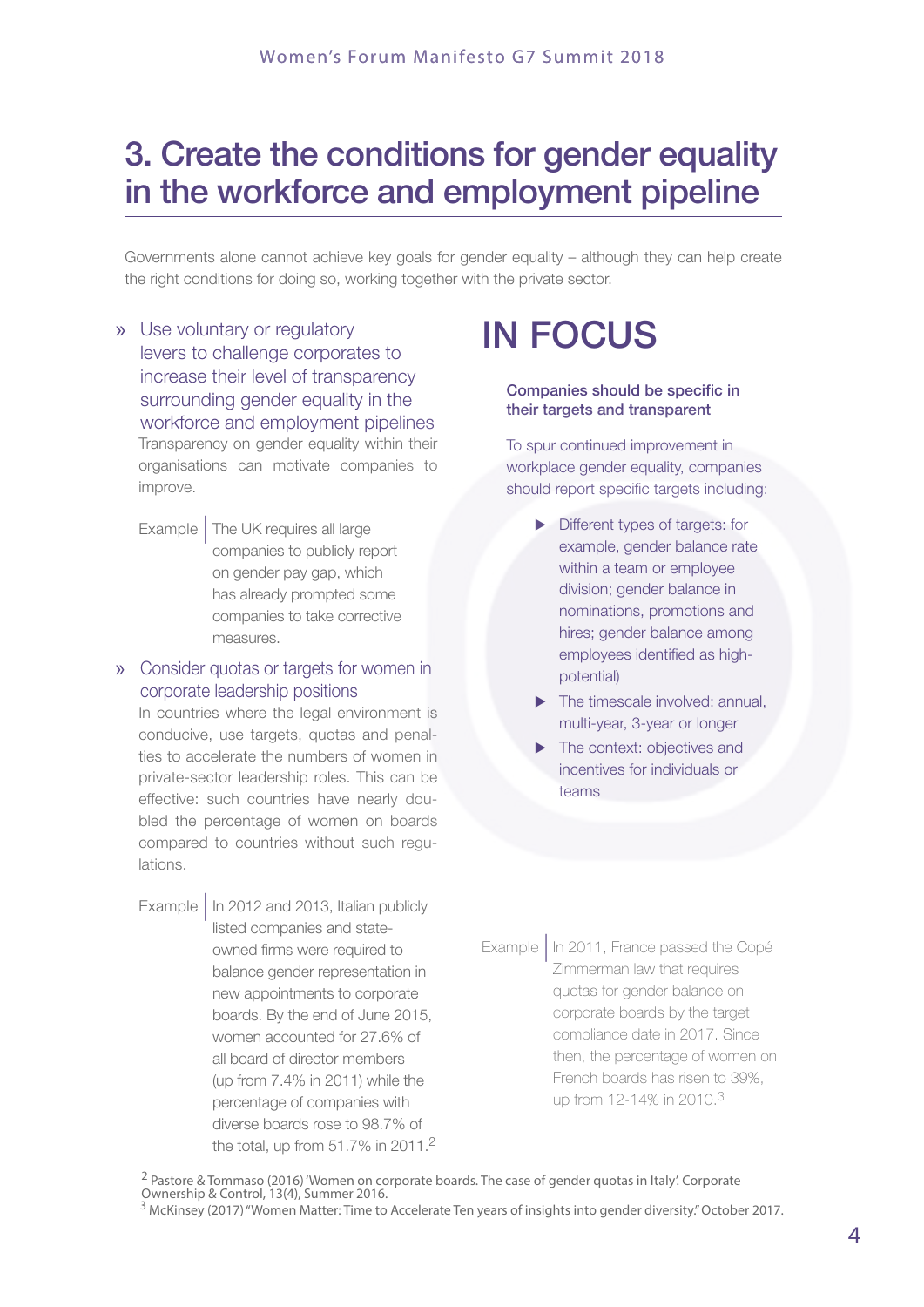» Implement and enforce laws against workplace sexual harassment Women need to feel safe and respected in the workplace to do their best work and for

society to unlock the economic potential of workplace gender equality.

#### » Adopt and enforce equal pay regulations

Women's economic empowerment is tied to their ability to earn the same as their male counterparts for comparable work.

#### » Ensure women can choose and access full-time work through childcare and family policies

Current childcare policy often enables women to work part-time or compensates them only for part of their pay, leaving many women falling short of full-time employment. More comprehensive childcare policy can change this by making full-time work more accessible to women. Family leave policies also foster long-term societal changes, such as caregiving by men, that are conducive to women's full-time work.

- Example | Japan mandates companies to provide one year of parental leave, with two additional "use it or lose it" months for the second parent.
- Example | In 2007, Germany set aside parental leave that is reserved only for fathers. This [radically increased the proportion](https://www.demogr.mpg.de/papers/working/wp-2012-021.pdf) of men taking parental leave, especially among highly educated men and those on fixed-term contracts.
- » Leverage technology to prepare women for new ways of working Governments and businesses alike must identify, monitor, measure and address the new ways of working that technology enables well before their impact is fully entrenched.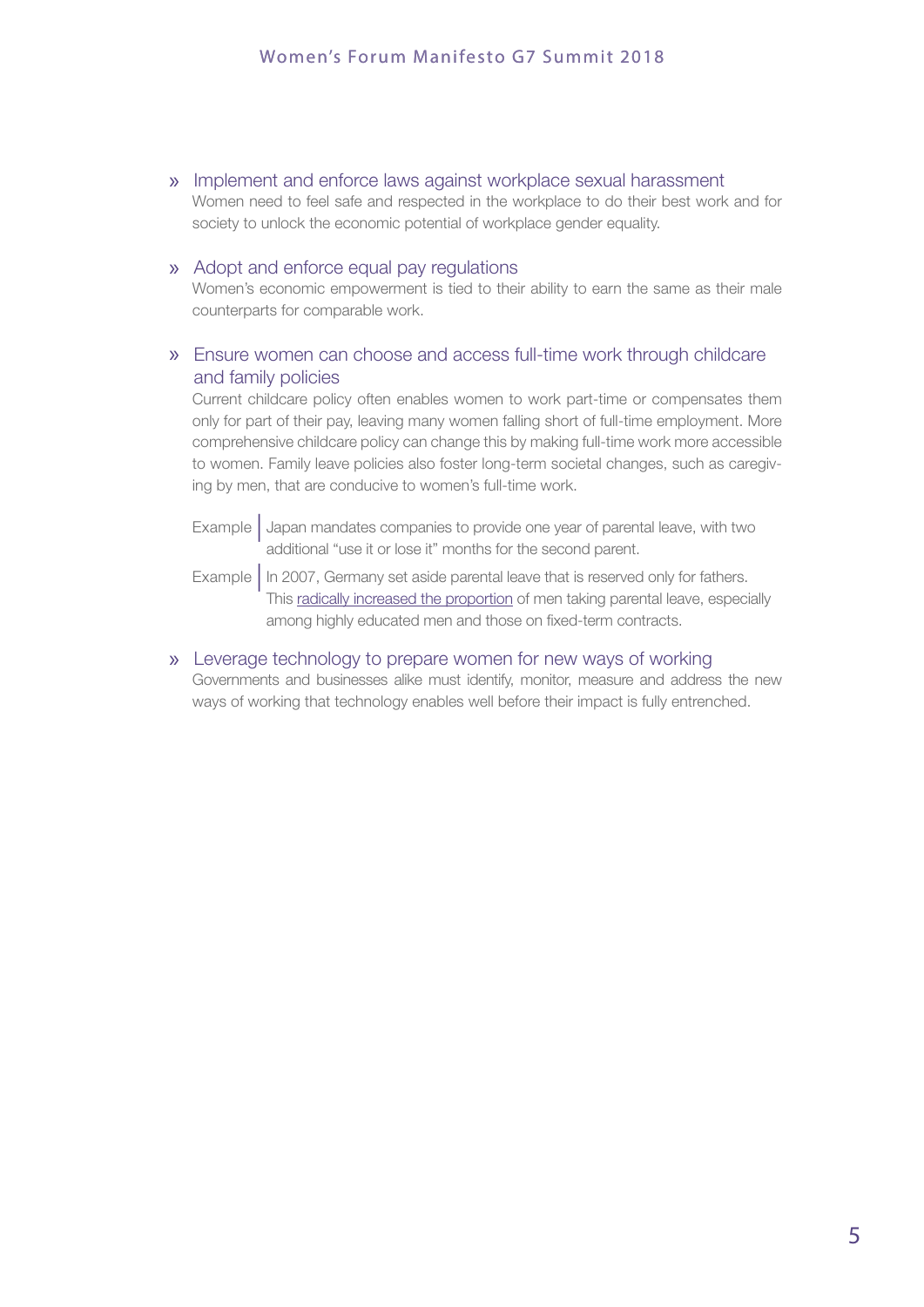## 4. Ensure equal access to education and technological training to foster inclusive innovation and equal outcomes for women

Today girls and women do not have equal access to advanced technological training, particularly in communities of diverse incomes. Education and vocational systems must be reformed to provide such training to achieve equal outcomes for women.

## IN FOCUS

#### How to keep girls in school through access to health

In the poorest parts of the world, [teenage girls are expected to stay](https://www.gavi.org/about/governance/secretariat/seth-berkley/commentaries/how-immunisation-helps-improve-education-for-girls/)  [home](https://www.gavi.org/about/governance/secretariat/seth-berkley/commentaries/how-immunisation-helps-improve-education-for-girls/) to care for siblings who are sick, disrupting their schooling. Vaccinating children against childhood illnesses helps ensure that they and their caregivers can continue to attend school.

G7 governments should:

- $\blacktriangleright$  Enforce routine immunisation policies.
- $\blacktriangleright$  Mobilise funding and support for immunisation programmes and services globally.

#### » Reform education and vocational systems to ensure equal access for girls, especially in advanced technological training

In the near term, the World Economic Forum estimates automation will have a [disproportionate effect](http://foreignpolicy.com/2017/01/16/women-vs-the-machine/) on jobs predominantly held by women. Without advanced technological training, girls and women may lose out.

#### » Use technology as a force for inclusion

Technology should be a powerful force for inclusion4 - a constructive tool that allows women to accomplish goals that would have been otherwise out of reach. Closing the gender gap in digital fluency  $-$  making sure that women and girls have access to digital tools such as smartphones, online education, digital collaboration platforms, and the internet — would [halve the](https://www.accenture.com/us-en/gender-equality-research-2016)  [time](https://www.accenture.com/us-en/gender-equality-research-2016) it takes to achieve gender equality at work.

#### » Foster more inclusive technology

Increasing digital fluency enables women to participate more fully and take on leadership roles in the technology industry, which then contributes to the development of more inclusive, less-biased technologies.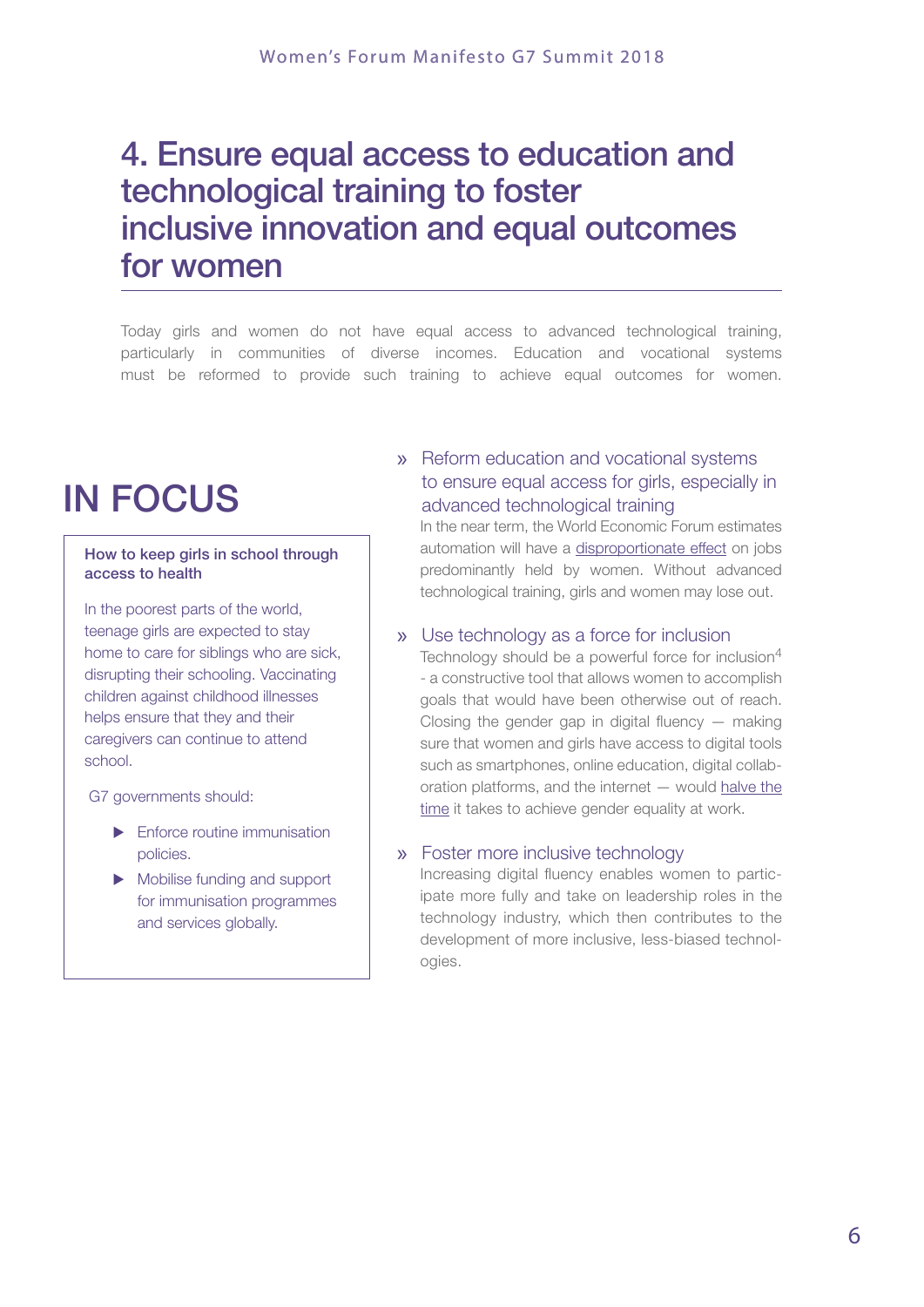Example | Some tech companies that are recognised for diversity and inclusion are also recognised for [inclusive design.](https://qz.com/542219/im-a-slack-designer-and-my-world-changed-when-i-made-an-emoji-with-brown-skin-like-mine/)

## IN FOCUS

Fostering inclusion-focused innovation through public policy

G7 governments should:

- $\blacktriangleright$  Establish platforms and channels for debating the ethics and inclusiveness of innovation.
- $\triangleright$  Incentivise inclusive, ethical innovation through a combination of voluntary and legislative measures.
- $\blacktriangleright$  Adopt technologies, such as telemedicine, that can help expand women's participation in research and increase its pace.
- $\triangleright$  Cultivate stronger funding and support mechanisms specifically for female entrepreneurs. For example, the US requires that at least 5% of federal contracting dollars go to women-owned businesses.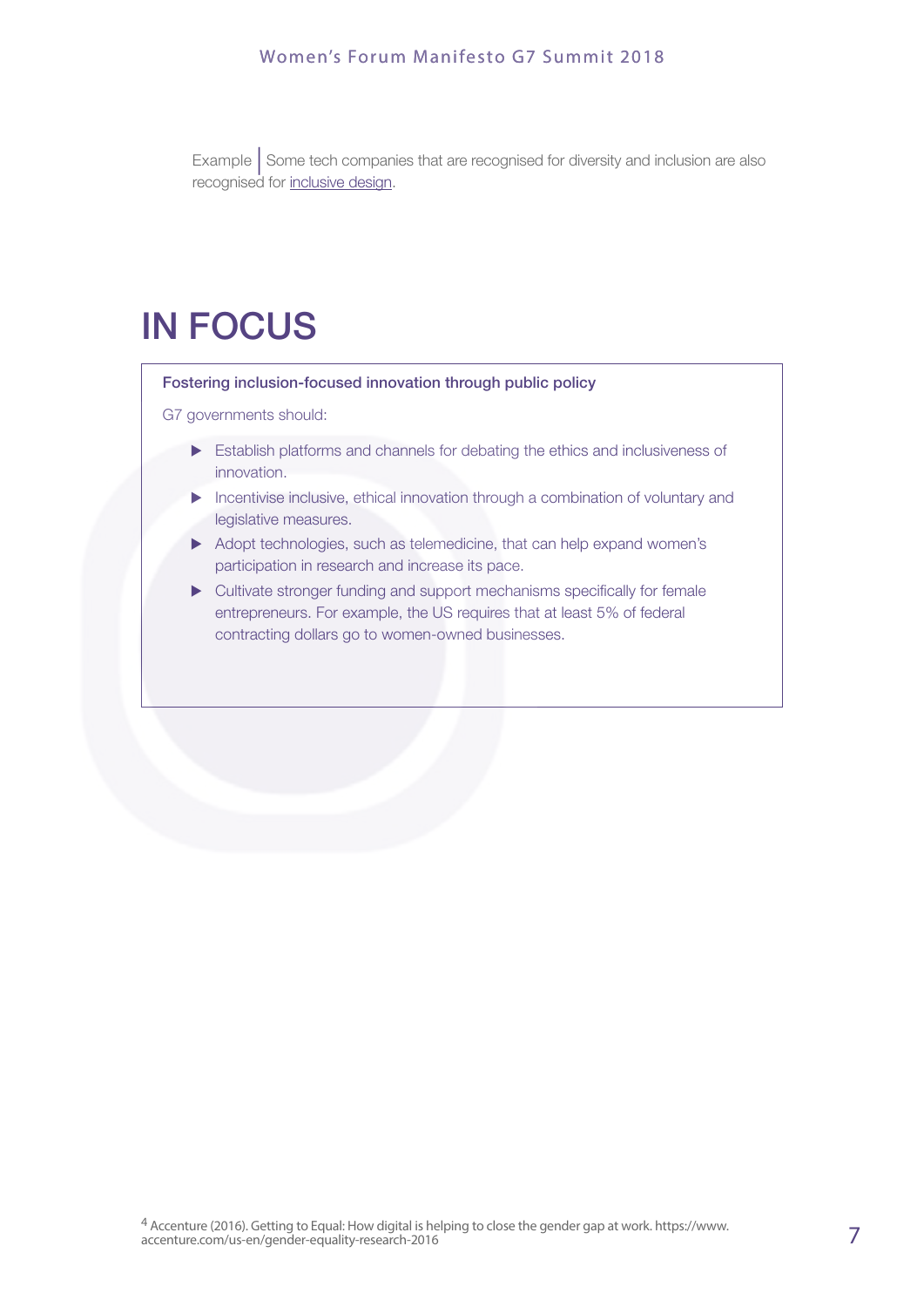## 5. Empower women to contribute to solutions to climate change

Climate change impacts men and women differently — for example, according to the UN, 80% of people displaced by climate change are women. And women and children are 14 times as likely as men to die during a natural disaster. <sup>5</sup> At the international, national, sub-national, and corporate levels, climate-focused action needs to be gender-responsive. This requires women's active involvement at all levels of policymaking.

#### » Provide legal status for people displaced by climate change

To help balance the burden of climate change on women, governments should work to provide legal status for all of those displaced by its impacts.

#### » Finance and fund gender-responsive climate initiatives

Deliberate financing and funding of gender-responsive climate initiatives, such as clean energy and climate change adaptability programs can reduce the rate at which women suffer the impact of climate change compared to men.

#### » Enable women leaders in climate policy

Governments should increase the number of women involved in developing climate policies in government and business, and support and recognise women leaders, activists and entrepreneurs who are on the frontlines of climate action, from local and regional to national and international levels. That will ensure a more diverse approach to climate negotiations as well as consideration of the impacts of climate on women and children.

## IN FOCUS

Young people's priorities for the G7 on climate change

- $\blacktriangleright$  Implement textile recycling in every city.
- $\blacktriangleright$  Lower taxes on electric vehicles to make them costcompetitive with conventional vehicles.
- $\blacktriangleright$  Establish and strengthen vehicle emissions standards.
- $\blacktriangleright$  Promote car-pooling, public transit, and green buildings.
- $\blacktriangleright$  Take steps to reduce the production and consumption of plastic (plastic bags, cutlery, etc).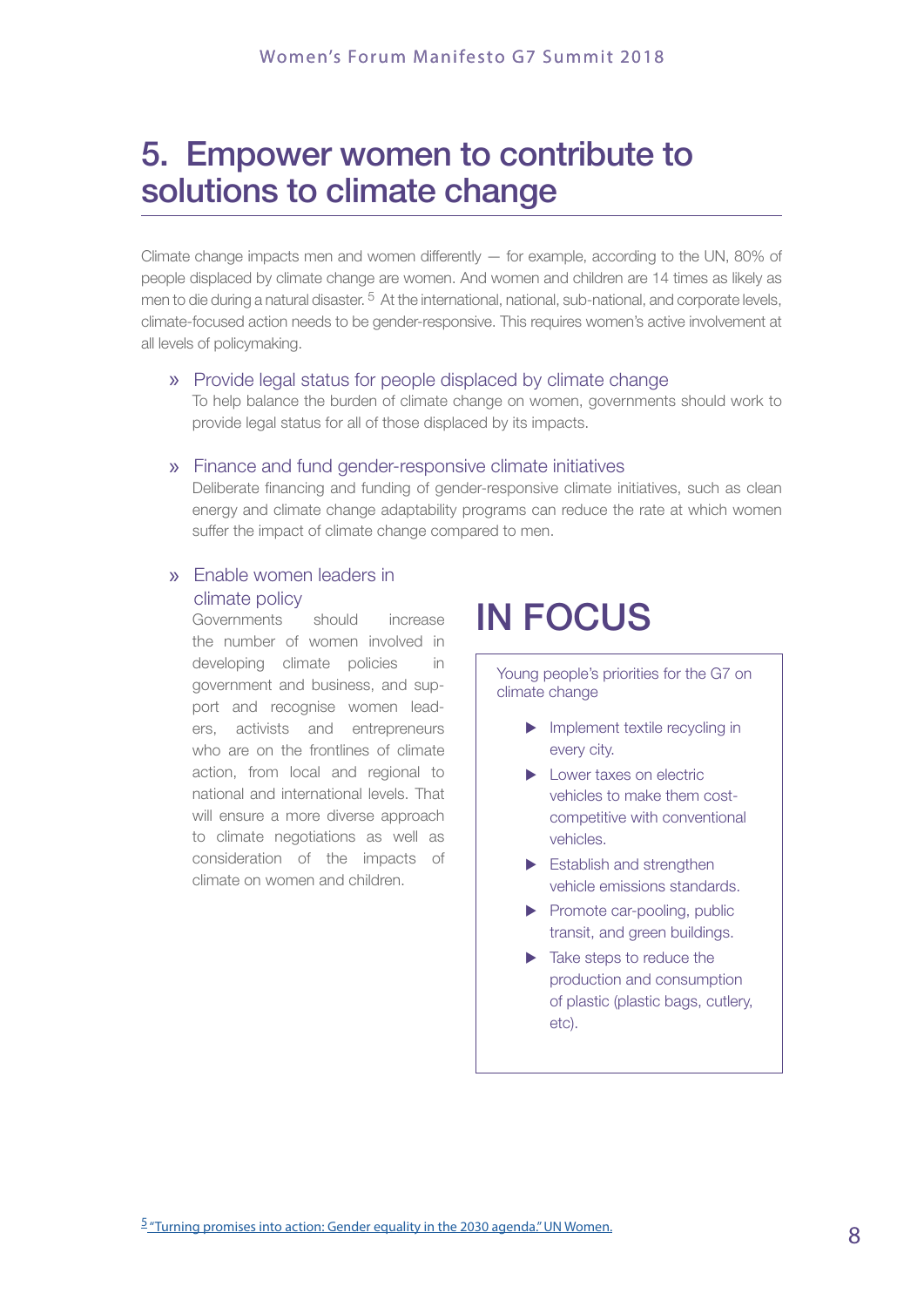## 6. Adopt shared principles in the implementation of policies

As a foundation for all of these recommendations, we call on the governments of G7 nations to adopt the following principles in common. These are not specific policy recommendations, but rather strategies to ensure that recommendations are implemented smoothly and are sustained:

- » Adopt and harmonise with each other's best practices for the advancement of gender equality.
- » Seek input from business to ensure that public policy and private sector actions on gender equality create a virtuous cycle and challenge each other to higher ambition.
- » Set clear key performance indicators (KPIs), and continually measure, and report progress in a transparent manner.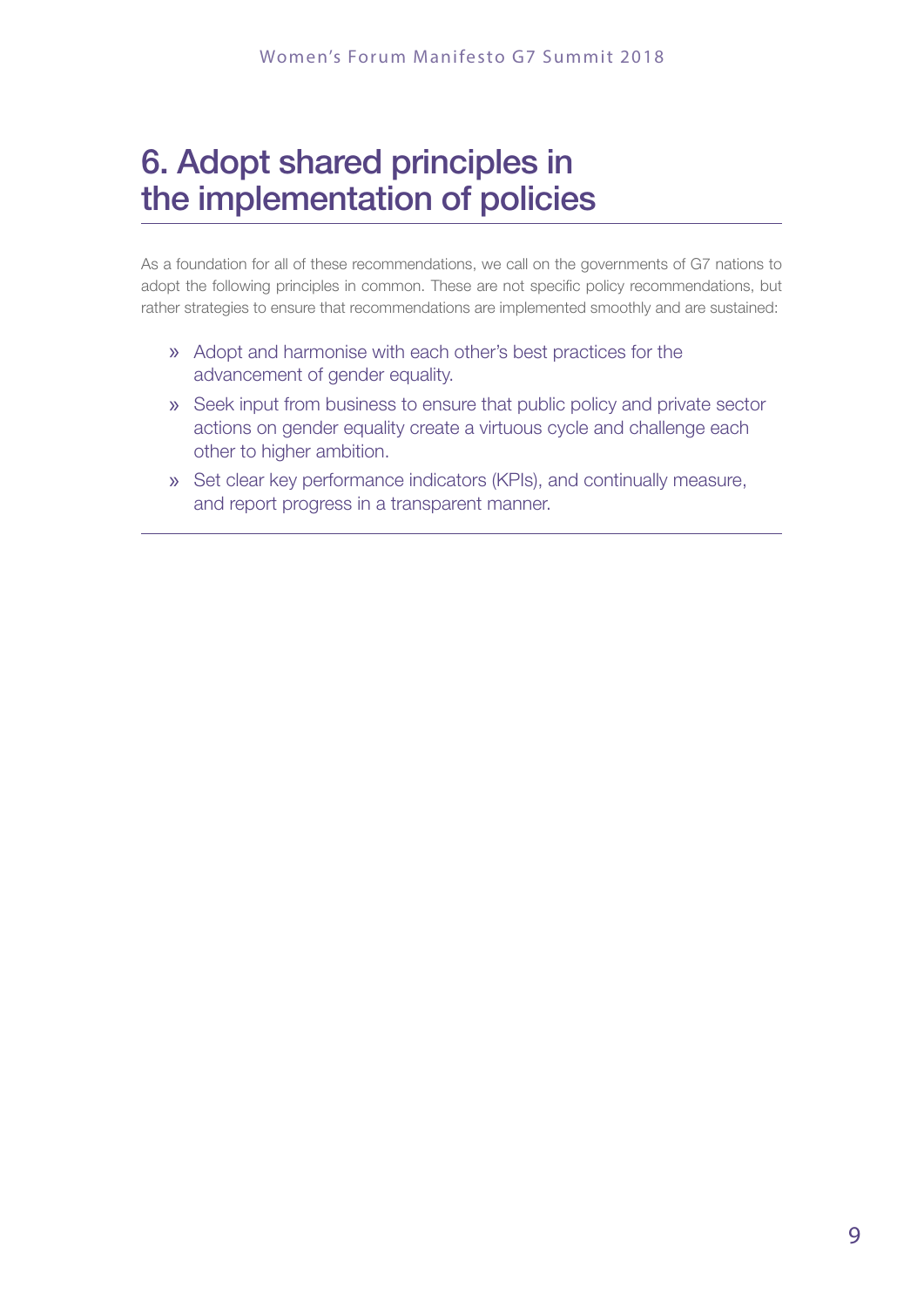## 7. Draw on women's leadership

Governments must actively ensure that women's voices, perspectives, expertise and leadership are included equally in decision-making.

Example | Gender budgeting is not automatically participatory, and participatory budgeting is not always gender-just. In several German cities, such as Berlin and Freiburg, gender budgeting activities are combined with participatory approaches that deliberately integrate gender perspectives into the process, such as by inviting and involving women's organisations, community leaders, and advocates to give their views on public spending priorities.

The Women's Forum for the Economy & Society remains committed to representing the diverse voices of women's leadership, and serving as a sounding board for the G7, G20 and other high-level governmental bodies for now and in the future. While this manifesto is not designed to be a consensus statement of all the Women's Forum partners, contributors and delegates, it is endorsed by the Women's Forum leadership.

The Women's Forum aims to track the G7's progress on these fronts and continue the conversation as France takes on G7 leadership in 2019, and beyond. Our valued participants have dared to raise their voice; will you dare to listen?

We thank the following participants who have contributed to the development of this manifesto:

- $\blacktriangleright$  The delegates of the inaugural Youth Forum Canada, presented jointly by WE and the Women's Forum for the Economy & Society
- $\blacktriangleright$  The participants of the Women's Forum CEO Champions workshop
- **EX Partners, panellists, speakers, and** delegates of the Women's Forum Canada

We also thank the following for their invaluable advice on the development of this document:

- **>** Peter Boehm, Deputy Minister for the G7 Summit and Personal Representative of the Prime Minister
- $\blacktriangleright$  Nell Stewart and the members of the Gender Equality Advisory Council
- $\blacktriangleright$  Strategic Members of the Women's Forum for the Economy & Society
- The Observatory for Gender Balance, Institute for Responsible Capitalism
- **>** Philippe Etienne, Diplomatic Advisor to the President of the Republic of France, as well as the Diplomatic Unit.